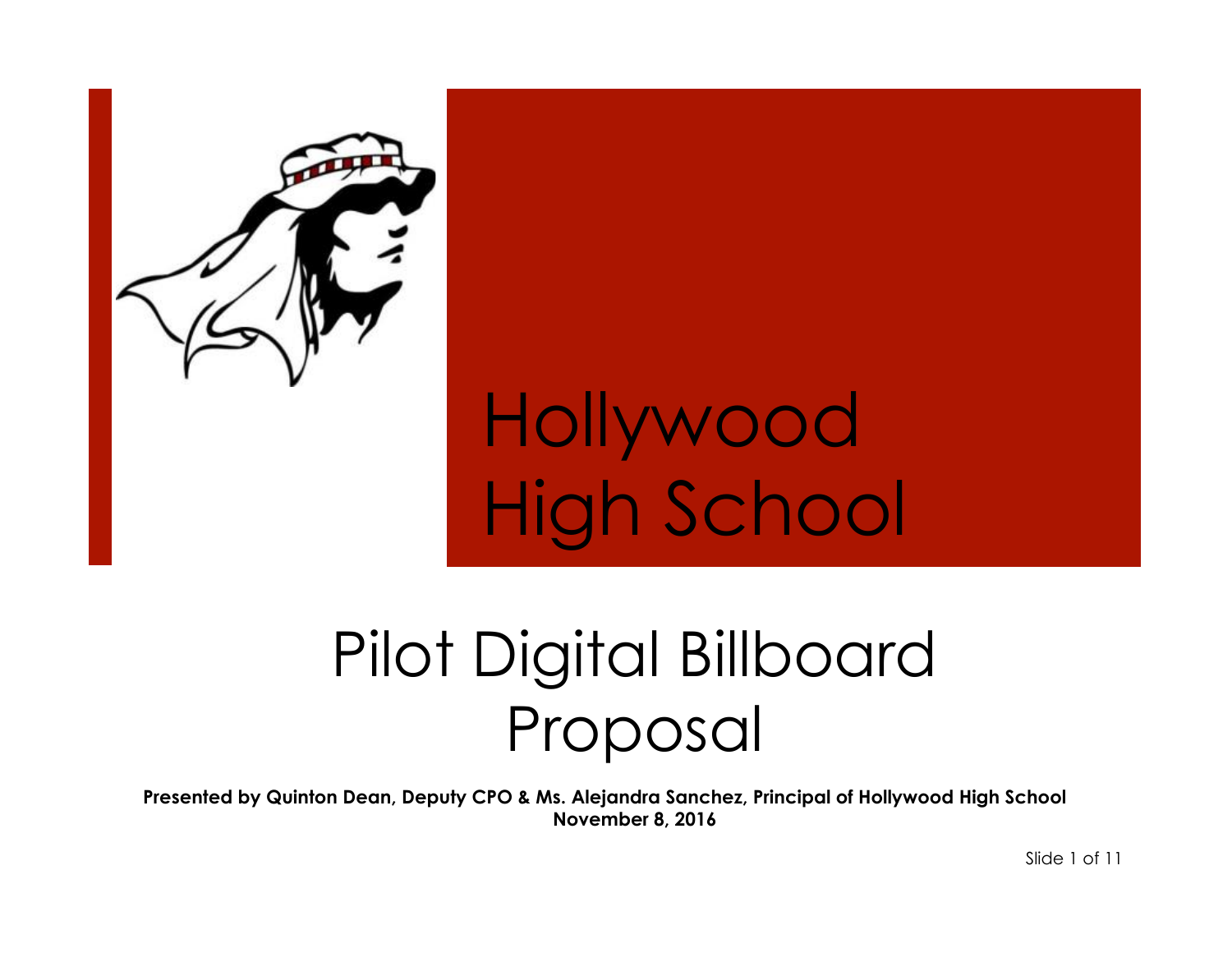

#### **Recommendation**

- ¡ **Respectfully ask this Board Committee to recommend to the full Board a suspension of Board Rule 1251 related to the guidelines for advertising and sponsorship activities and allow an Electronic Digital Billboard Pilot at Hollywood High School.**
- **E** Any future award recommendation will **be presented to the BFAC before going before the full Board of Education.**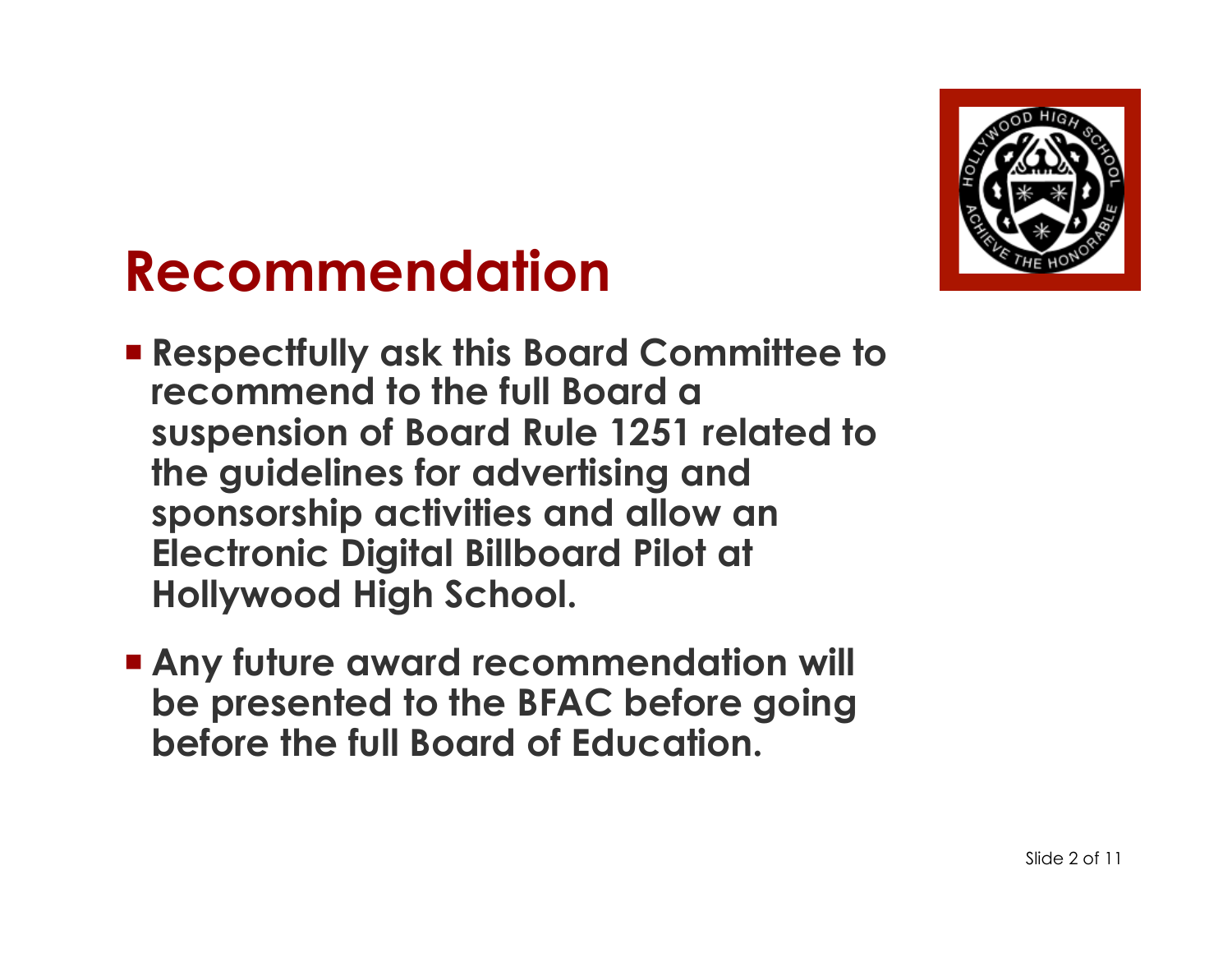## **Board Rule 1251 Sponsorship and Advertising Activities**

- On December 14, 2010, the LAUSD Board of Education amended Board Rule 1251. The intent of the amended Board Rule is to permit the recognition of LAUSD sponsors through signage, branding or other media. It is not the intent to allow for the sale of products or services or the promotion or endorsement of products, services or companies.
- Except as otherwise provided by Board Rule, the following activities on Los Angeles Unified School District shall be as follows:
- The advertising, or sale to students or employees of articles shall be prohibited.
- **•** Permanent advertising shall be permitted only with approval by the Superintendent or his {her} designee.
- ¡ Sponsorship recognition through temporary signage that does not include a "call to action" as described in 1251(1) shall be allowed when there is clear benefit to the school and/or District, has a clear sunset date, has minimal impact on school operations or classroom activities, and is not located within the classroom.
- Permanent sponsor recognition shall be permitted only with approval by the Superintendent or his/her designee.

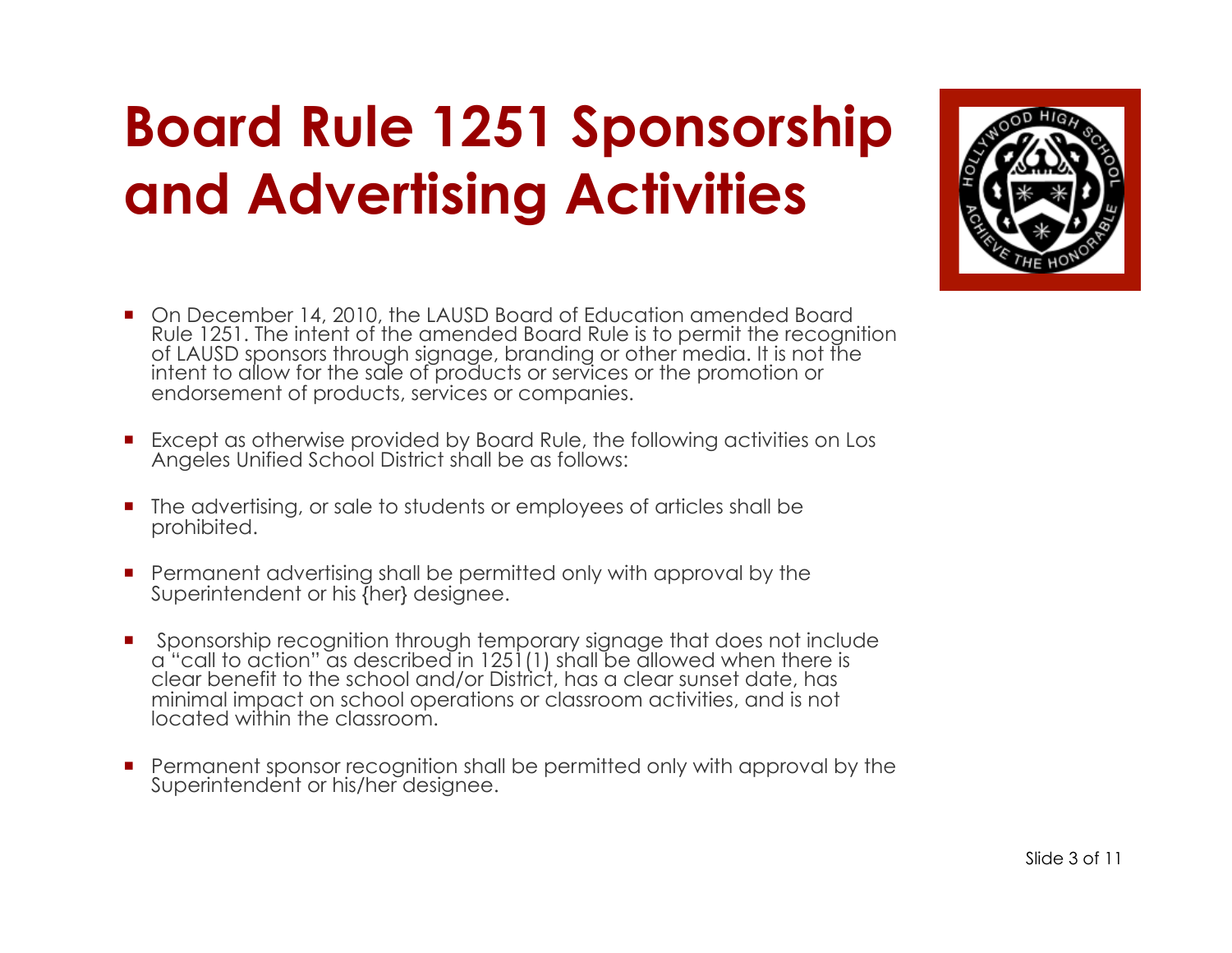#### **Revenue Generation**



- ¡ **Opportunity for School to receive needed revenue to support various programs, i.e., arts, science, technology, and the Advanced Placement Program**
- **<u>■ There is zero upfront or continuing cost for the school or</u> any District office**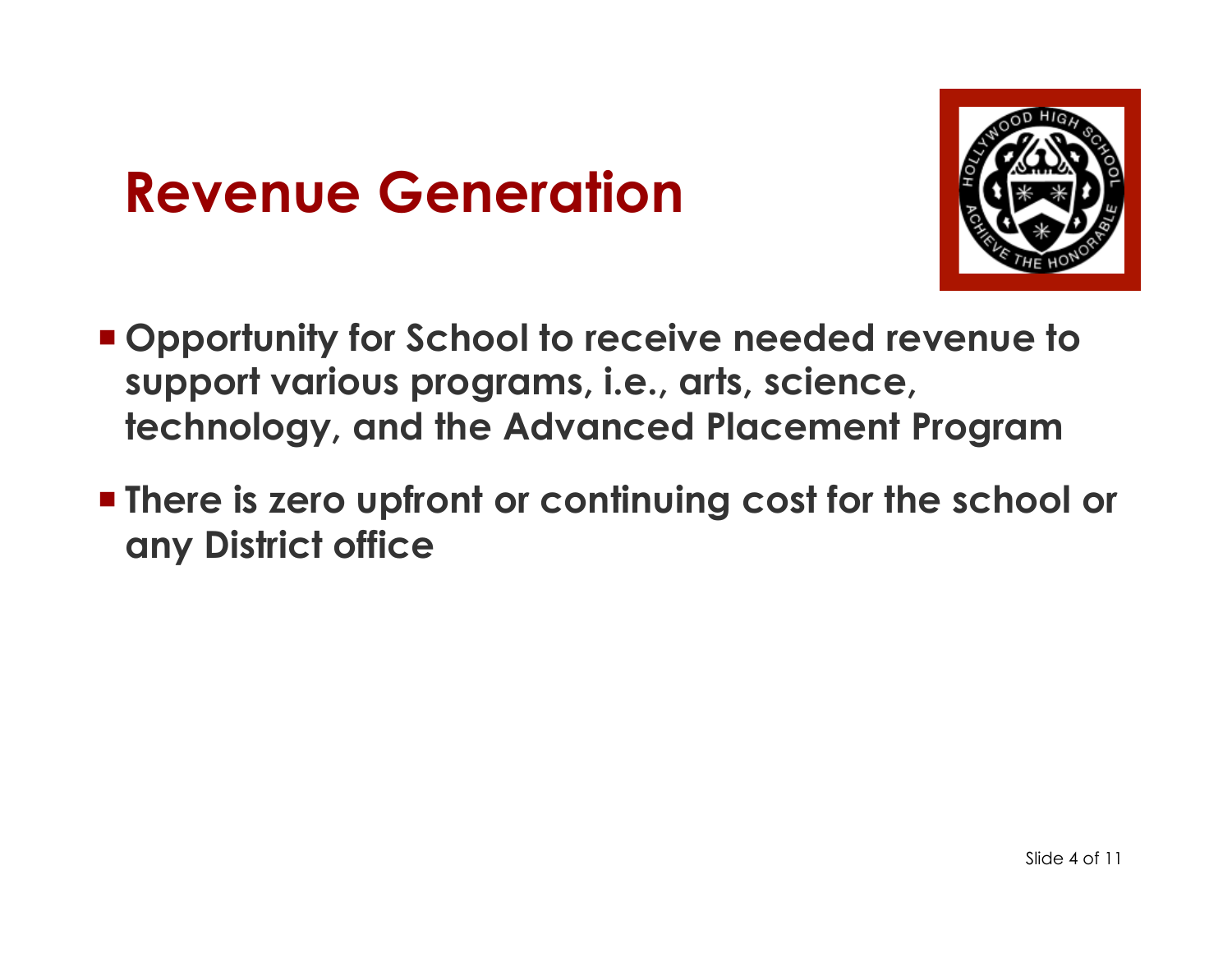## **Objectives & Rationale**



- ¡ **Increase sponsorship and advertising funds for Hollywood High School to benefit HHS students & staff**
- ¡ **Build community relations that will provide Work-Based Learning opportunities for students and staff**
- ¡ **While Hollywood High School is located in the middle of the entertainment and arts capital of the world, we lack funds to implement many instructional programs and purchase equipment needed to fully realize the potential of our students**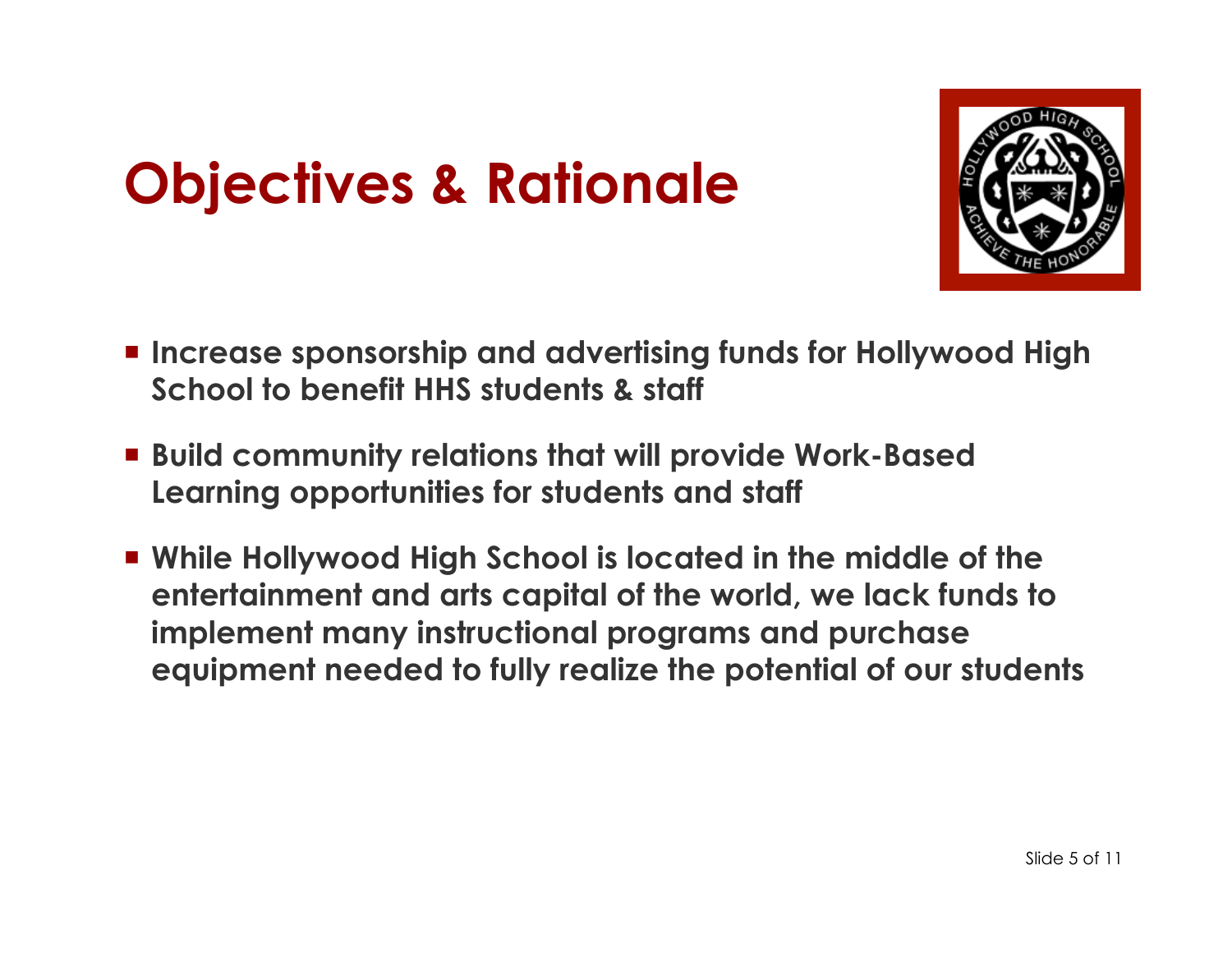#### Location #1: SE corner of Sunset & Highland



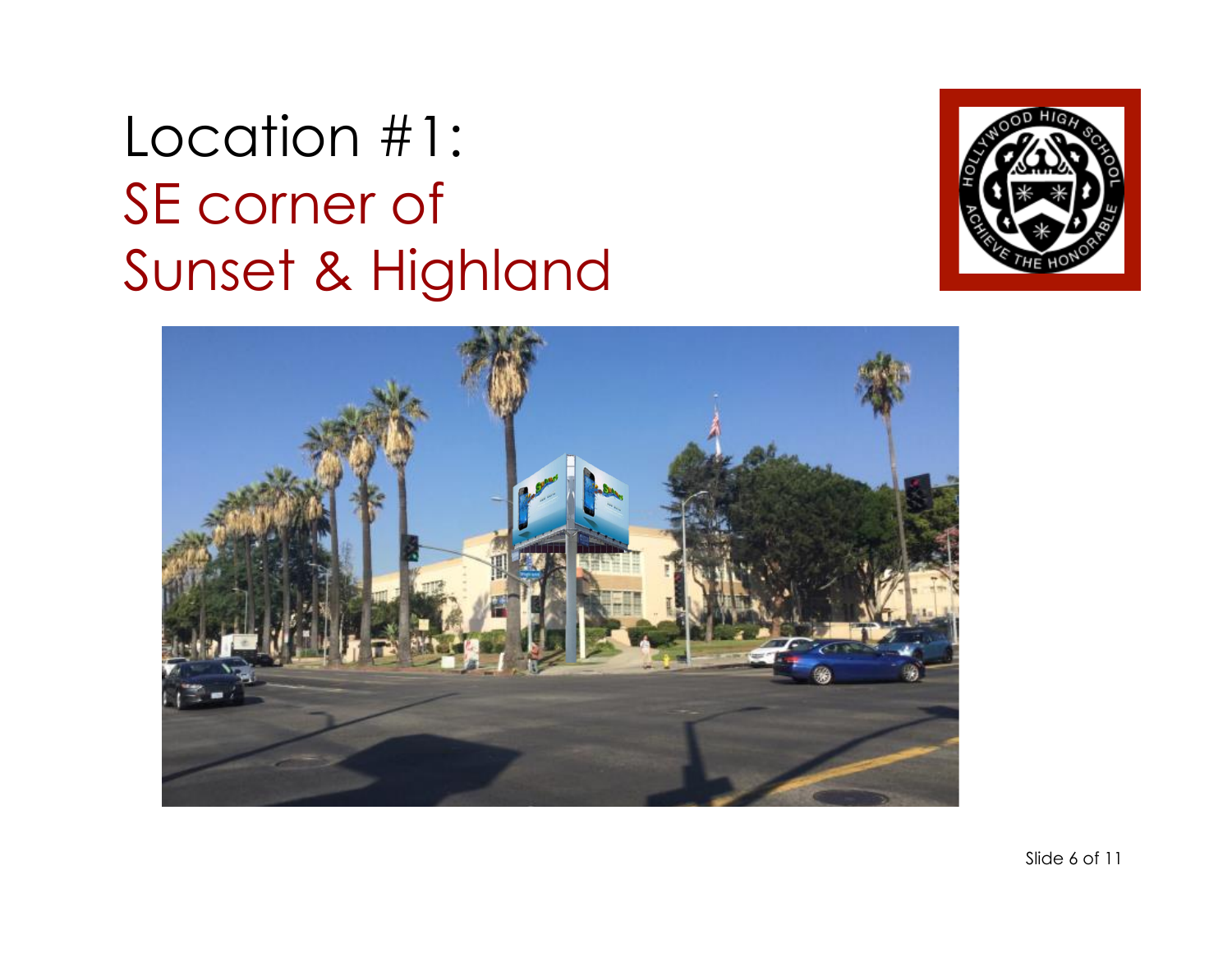

#### **Vendor's Responsibilities**

- ¡ **Vendor will bear all costs and will be responsible for:** 
	- ¡ **Securing all permits, licenses, and approvals from the city, state, or local entities**
	- ¡ **The design and construction of the electronic billboard**
	- ¡ **Maintenance of the electronic billboard, i.e., graffiti removal and L.E.D. displays**
	- ¡ **Electrical power**
	- ¡ **Finding and obtaining potential advertisers and sponsors**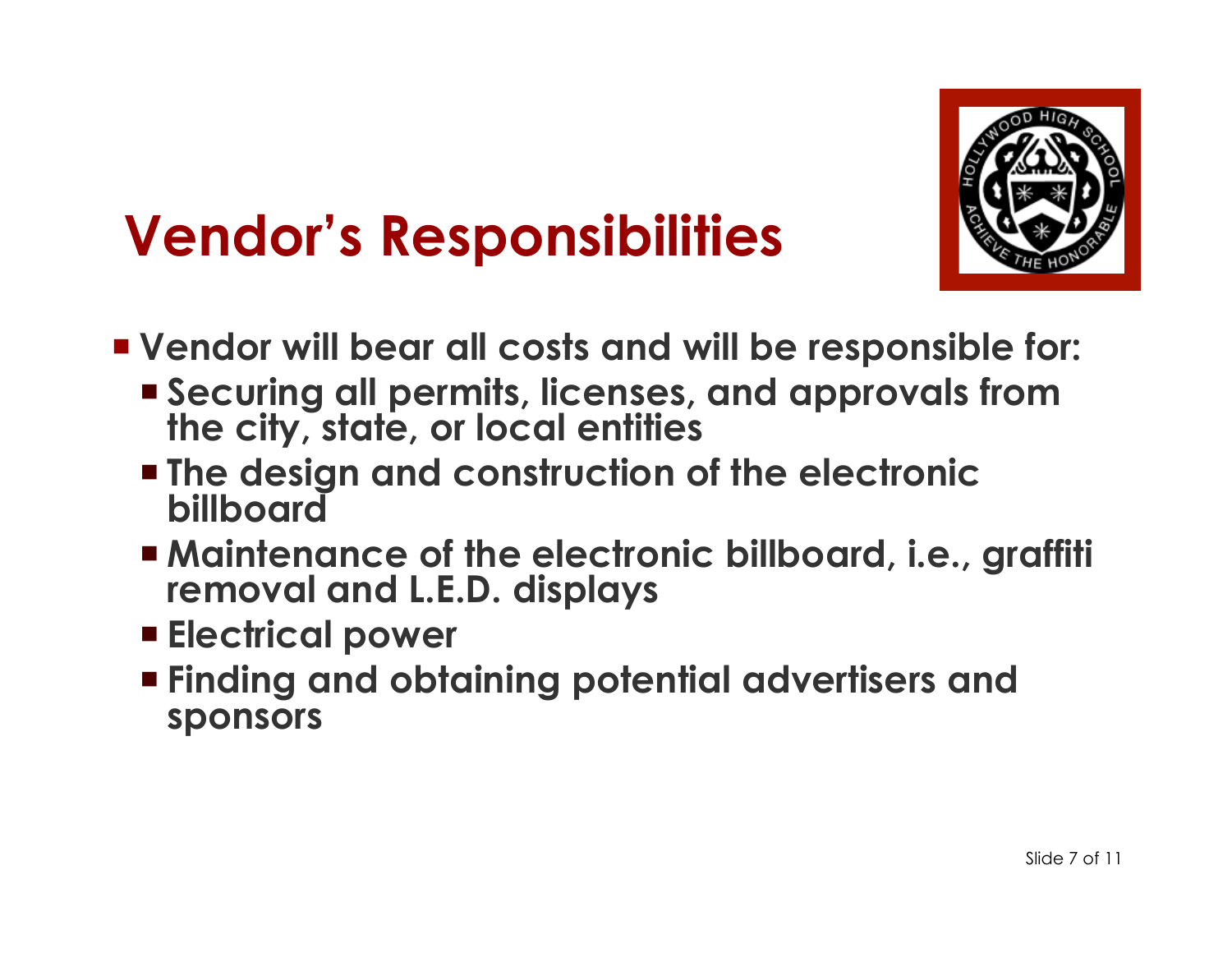## **District Review and Approval of Content**



- . ¡ **No alcohol, tobacco, drugs, or other inappropriate advertisements will be accepted**
- **Example 2 Select District team will be chosen to review and approve the content of the advertisement**
- ¡ **The Team will consist of a School Administrator, a representative from the Ethics Office, Office of Communications, Office of General Counsel, School Operations, and the Office of Educational Services**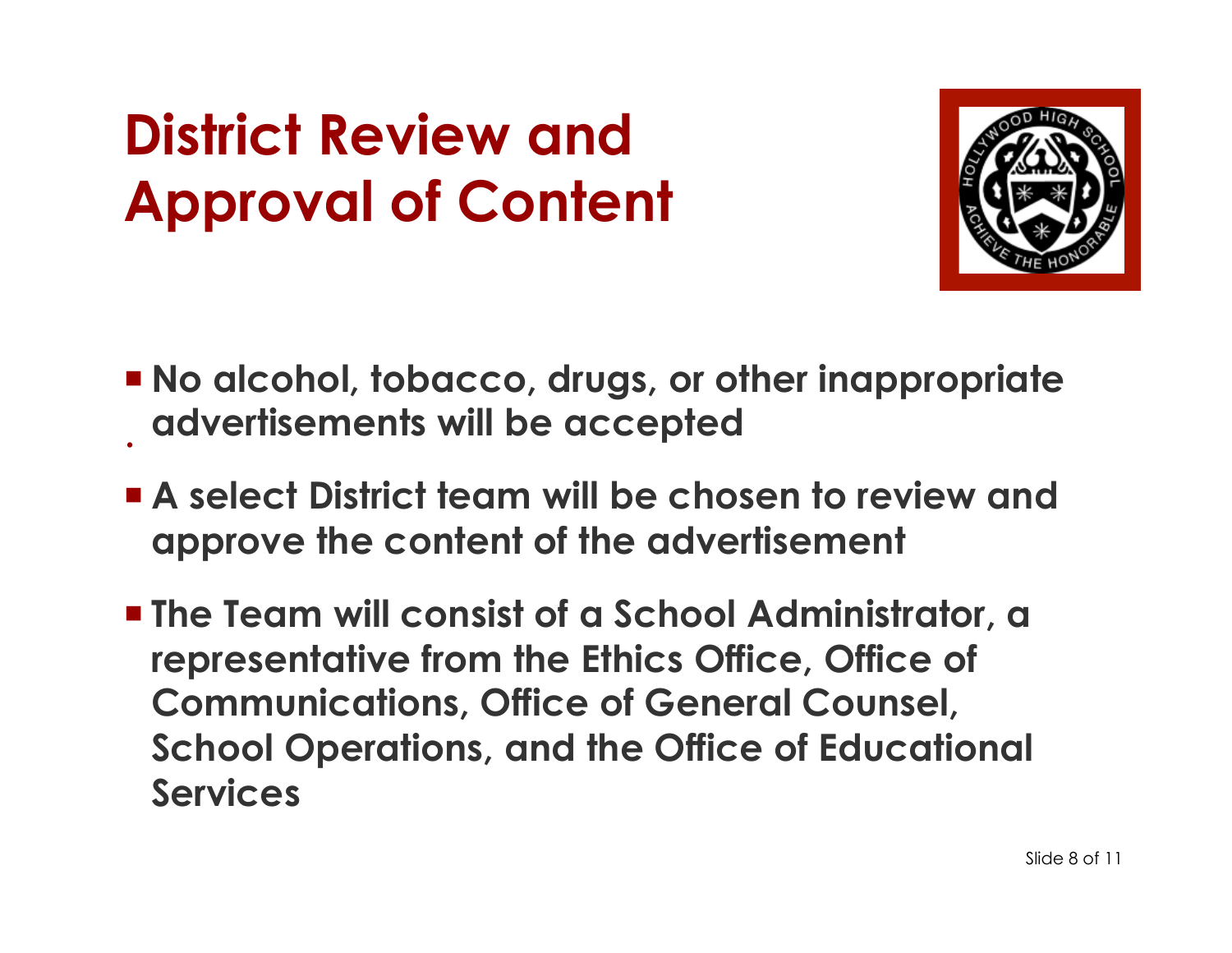### **Estimated Annual Revenue**



- School may receive hundreds of thousands of dollars in **annual revenue**
- **Total revenue received will depend on the number, size, and location of billboards on the school site (from 1 to 3 billboards)**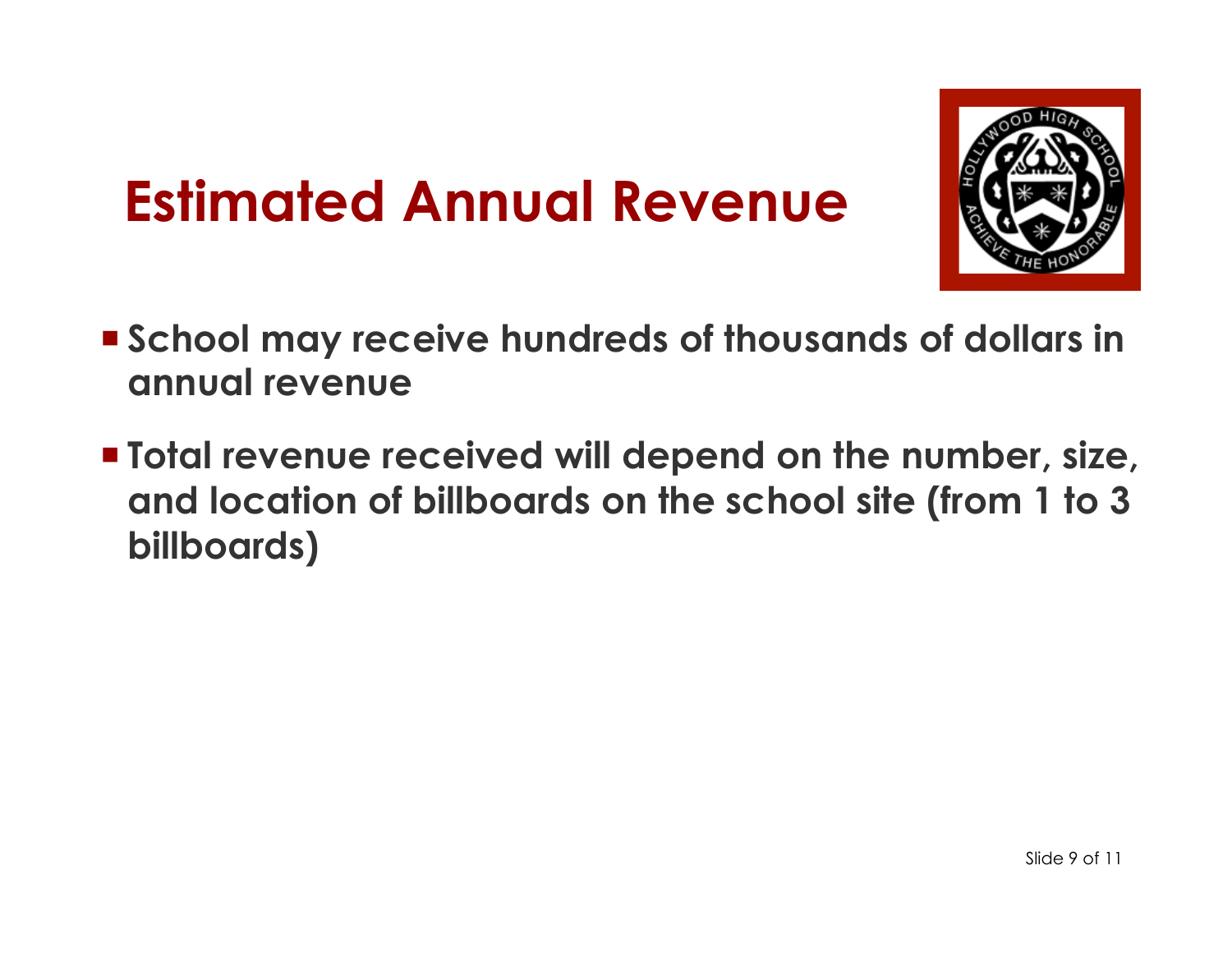## **If Approval to Proceed is Received from the Board**



- ¡ **Procurement will publish a Request for Proposal (RFP) to obtain the proposal that offers the best value to the District**
- **Example Theory in After winning proposer is identified, Procurement will come back to the BFAC, present its findings, and request a recommendation**
- ¡ **Procurement will then present to the full Board for approval**